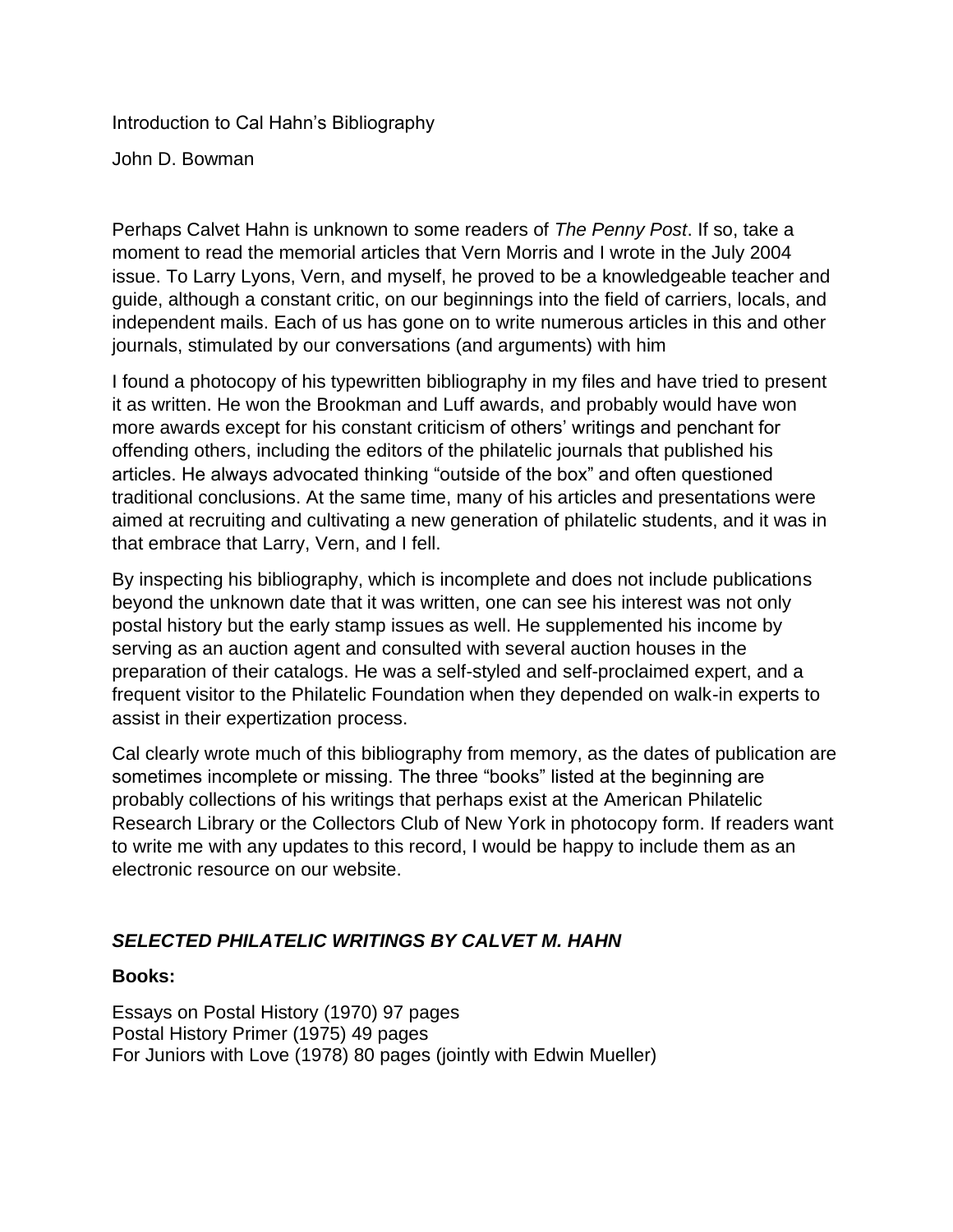#### **Pamphlets and Slide Shows:**

Introduction to Railroad Philately (1978) 11 page pamphlet Bicentennial Tribute (1976; 1979) slide show--24 pages text Postal History Introduction (SPA slide show #40) --16 pages text Classic First Day Covers (1978) slide show --16 pages text SPA Fakes and Forgeries Seminar (Spring 1979) --20 page pamphlet w/Green

### **Catalogs and Auctions of Record:**

Scott Specialized: Postal markings section; consultant on classic era Scott Regular: Reprint, Remainders, Cinderellas, Counterfeits, Repairs, and Cancellation sections, general consultant 1971 American Stampless Cover Catalog. Wrote and priced sections on New York, Independent Mails, Locals, Hotels, Ocean Mails, Exchange Markings, Atlantic Private Markings, NYC Forwarders Ishikawa U.S.P.O. Used in Japan catalog for Sotheby Reusille Ship Letter sales of 1973/74 for Zimmerman German Transatlantic Mail section of Zimmerman 1982 catalog Foreign mail section advisor Christies 1982

### **Expertizing Articles:**

Experts: When they disagree ...1869 bisect story (Stamp Wholesaler 5/6/85) SPA Fakes & Forgeries Seminar (see above) Fine Art of Forgery (see Primer above) Philatelic FIim-Flams (see Juniors above) Value of Learning to be an Expert (see Juniors above) What's That Stamp? What's That Cover?(see Juniors above} Throwing Some Light on the Subject (Sc-Stamp Collector 10/78) The Topic is Ink (4 parts Stamp Collector Apr-May 1981) Scientific Method in Expertization (Stamp Collector 3/78) The Expert Opinion (2 parts Scott Monthly Journal Aug./Oct 1978) Some Advice on Submitting Your Item (Stamp Collector 3/10/79) Weighing Evidence Yields Different Opinions (Stamp Collector 2/2/79) You Can Expect Too Much of an Expert Certificate (Stamp Collector 9/6/82) Top Quality Fakery Can Pass Even Expert Examination (Stamp Wholesaler) Analysis of a 9X1 Cover (see Primer) Certificates don't always tell full story (Linn's 4/8/85) The Experts Look at Gum (Stamp Collector 1/14/89) Philatelic Foundation Seminar (Linn's 6/17/85) Restoration--Preservation or Fakery? (Stamp Collector 9/5/83) An 1847 Cover to Think About (SC 10/18/1980) An 'Unsanctified Marriage' Forgery (Stamp Wholesaler 2/11/83) Adding a 1LB1) An Expertizing 'Close Call' on 1847s (Stamp Collector 7/12/1986) An Analysis of 3 Waterbury Killers--Reply to Dr. Jackson (CCP 3/1980)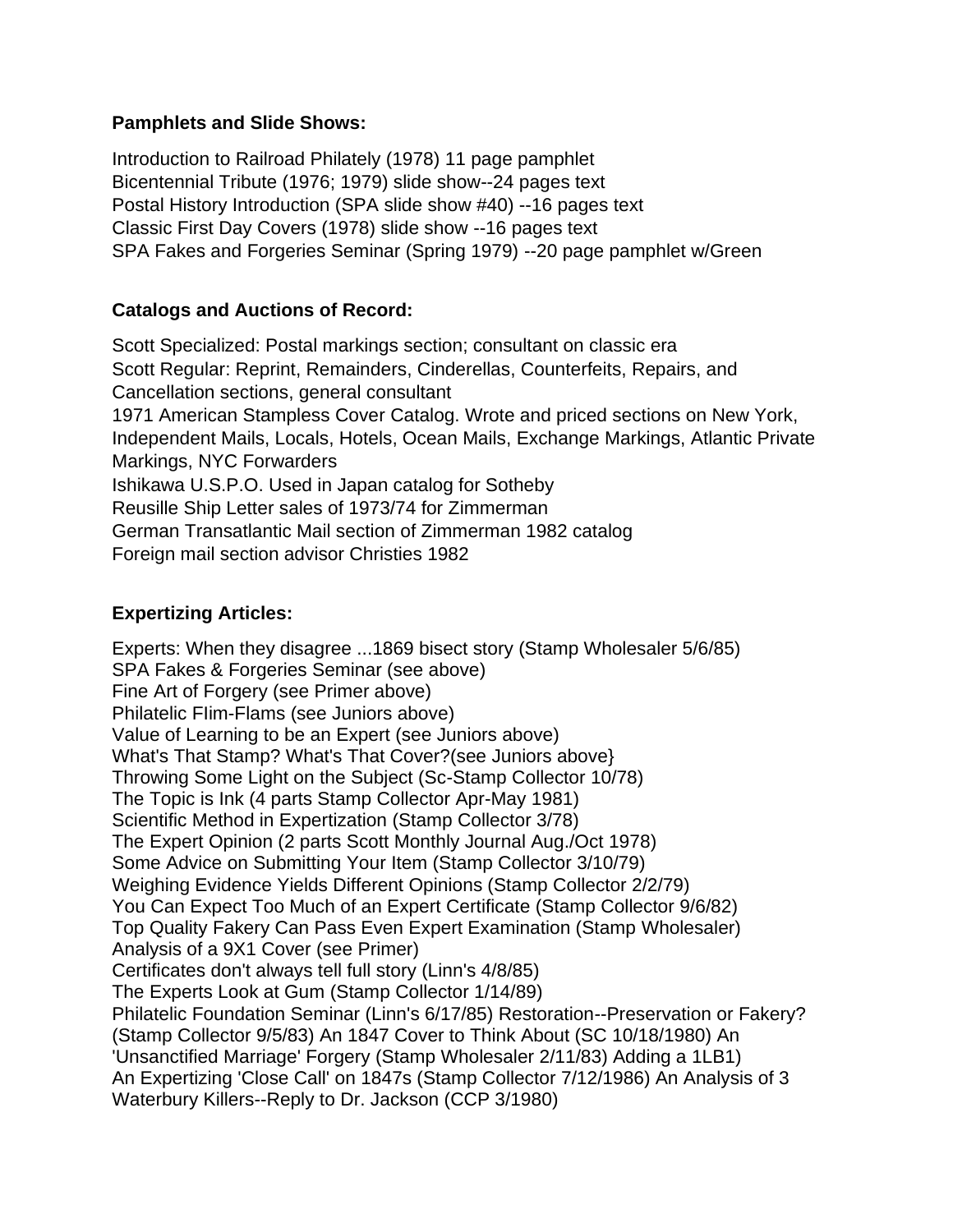Buchanan Provisional Frauds (SC 7/15/1989) "Old Frauds, New Victims" Certificates--Insurance or Illusion? (Linn's 4/30/84) Certifiably Genuine? 1847-Mobile CDS (Stamp Collector 12/6;12/13/82) Case Study in Postal History Expertizing: Rare Nicaragua Route FDC (CCP 3/86) Cumberland, Me. Blackjack Forgery (SC 1/24/87) Early Canadian Cross-Border Mail (1847s era) (SC 9/16;9/30; 10/7/85) Eighteen Forty Seven Cover Gamble (RR CDS) (SC 12/14/1991) An 1851 l¢ Cover-3-plate use, Carrier + Transcontinental Rate (SC / /86) 1869 Bisects of Clove, N.J. (Chronicle 8/76) European Three-Step or Misstep (SC 10/31/87) Fake Canal Boat Covers (Collectors Club Philatelist 11/86) Fake Plate No's on Stamps (stamp Collector 7/28/89) Industry, Me. Substituted Stamp Fake (SC 3/28/87) John Bouton's Posts (Chronicle 5/73) A Lost FDC of Scott #10; Case Study in Postal History Expertizing (Stamp Wholesaler 1/11;1/25/1986) Killer That Wasn't (U.S. Cancellation Club News Summer 1982) Modern Forger Strikes Again (SC / /1986) Miro 90¢ Rate Cover--A Case Study (1869 Times 8/1987) Massive Case of Forgery? (Shaw Covers and 2¢ Bisect Blackjack (SW 6/29/1984) New Route Marking on the 9X1 (SPA Journal 10/82) Newburyport postmaster Moulton's Killers (Analysis of cork cancels) (CCP 3/84) Oldies Yes, But Are They Goodies? (1847 X-border) (5 parts SC Jan-Feb 1976) Philadelphia Blue Postal Markings (SC 1/22/77) Perot Stamps of Bermuda (3 parts SC 11/29/80-1/24/81) Plating Mark on 10¢ 1847 is Surface Damage (SC 5/19/90) A Provisional Ferrarity--Saratoga Springs N.Y. Cover (Opinions VI) Quartered Stamp of the 1851 Issue (SC May 1978) Reference Works Don't Always Have All the Answers (1¢ 1851) (SW 11/4/85) Skilling Banco Error (Scott Monthly Journal) Stamp With the Super-Hype (British Guiana) (Stamp Show News 5/80) Spain's Two Reales Color Error (3 parts SC 5/2;5/9;5/23/1981) The So-Called Linden Masonic Covers (SC 2/14/87) Successful Dealers Utilize Two Expertizing Tricks (SW 11/2/84) Some Impossible Genuine Covers (1847; First Perforated 3¢; 3¢ Pink) (CCP 5/87) Turning Up Some Surprises (SC 11/28/83) Taking a Second Look--Reexamining Certified Items (Stamp Wholesaler 11/20/81) Ugly Duckling or Rare Swan? (24¢ Banknote) (SC 7/18/83) Using Philatelic Literature to Research a l¢ Perforated Cover (SC 11/26/88) What's In a Find (10¢ Green Reperforated) (SW 2/24/1984) Waterhouse 15¢ Rate 1847 Cover Swarts Local and the 1847 issue (US Cancellation Club News May 1997) Restoration, Preservation or Reproduction: Theory and Practice (NY Classics Research Group January 1997) Authenticating the Binghamton Herringbone Killers Chronicle 1/00)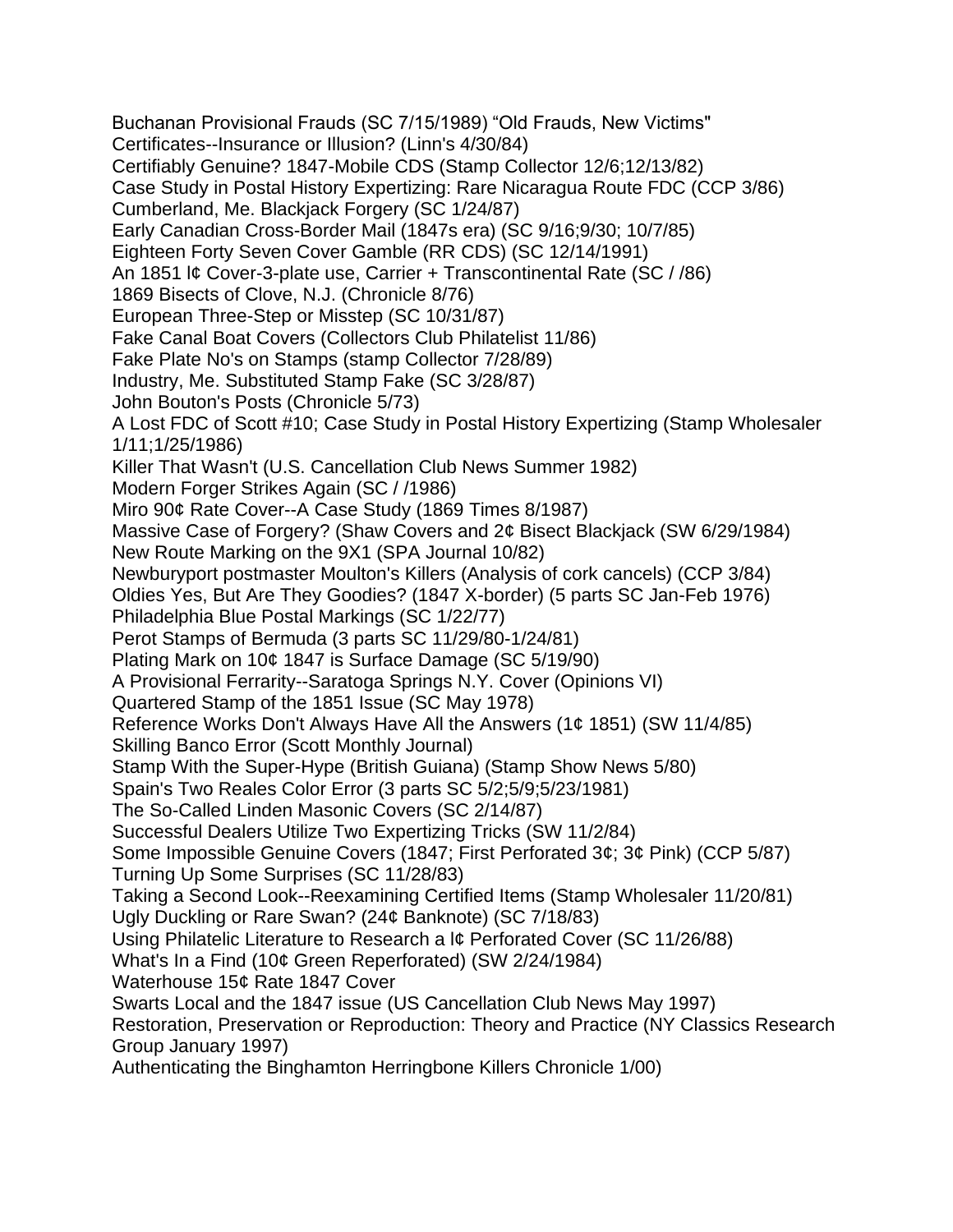### **Colonial and Early Postal History**

New York's First Mails (Excelsior #2, 1972) First American 'Post' Law (Collectors Club Philatelist 1/73) Postal Services of New Netherland (4 parts American Philatelist Feb-May 1973) Tercentenary of Founding of American Postal System (Stamp Collector 1/73) Tracking Down Some Important Firsts (Stamp Collector 1/78) First Publication of Queen Anne Act in America (SPA Journal 1/82) U.S. Postal History--First 200 Years (2 parts Stamp Collector 7/18;8/1/81) Origins of Postage Due in America (SPA 3/81) Early Town Postmarks on American Colonial Covers (SPA 7/82) Charge It! (Scott's Monthly Journal 1/84) First Handstamp American Town Postal Marking (NY 1712) (SC 5/1 ;5/29/93) Colonial Great North Post (2 parts American Philatelist Oct/Nov 1973) Colonial Princeton (NJ Postal History Journal 5/76) Early L.I. Postal History (L.I. Postal History Journal #1-3) Bristol Packet Letters (stamp Collector 5/1;5/23/93) Provisional Post of the U.S. (7 parts CCP May 74-May 75) Lexington Express Mail (SC 5/10/75) 1776 and All That (2 parts SC 7/3;7/10/76; Interpostal 1976) Days of Wrath, N.Y. 1776 Dies Irae Cover (Scott Monthly Journal 9/76) Franklin and the Bicentennial (Stamp Collector / /76) Saratoga: Key to Victory (SC 11/5/77) Mail Played Important Role at Saratoga (SC 12/3/77) Letters for Rochambeau's French Army in America (SPA 11/81) British Military Dictated Postal Service During Revolution (SC 3/27/93) Notes on Postal History Found in Early Newspapers (SC 1972-3 10 parts) First Postmarks of the U.S. (SC 5/76) Swift Sure Stage Mail (3 parts SPA 10/79; 6/80;3/81; letter 12/79) Mail Stage Route Through Delaware (SPA 8/80) When Did Postal Services First Become Mechanized: Mail on Wheels (2 parts SC 3/14;3/21/81; 1 part Mayflower 12/81) PMG Report of 1784 (5 parts S.C. 8/9-9/13/75) Early Usage of Envelopes in the U.S. (SC 3/14/83) America's Earliest Fancy Postmark (NY clamshell & ovals chapter in Essays) The Post Office During Confederation (1782-1789) (CCP 1/91 -2/1992) A Letter from Artist's Brother in 1799 (SC / /8) An Informed Commentary on the 1792 Comprehensive P.O. Act (CCP 3/1990) News of Yorktown (SPA 10/81)

#### **Confederate Issues**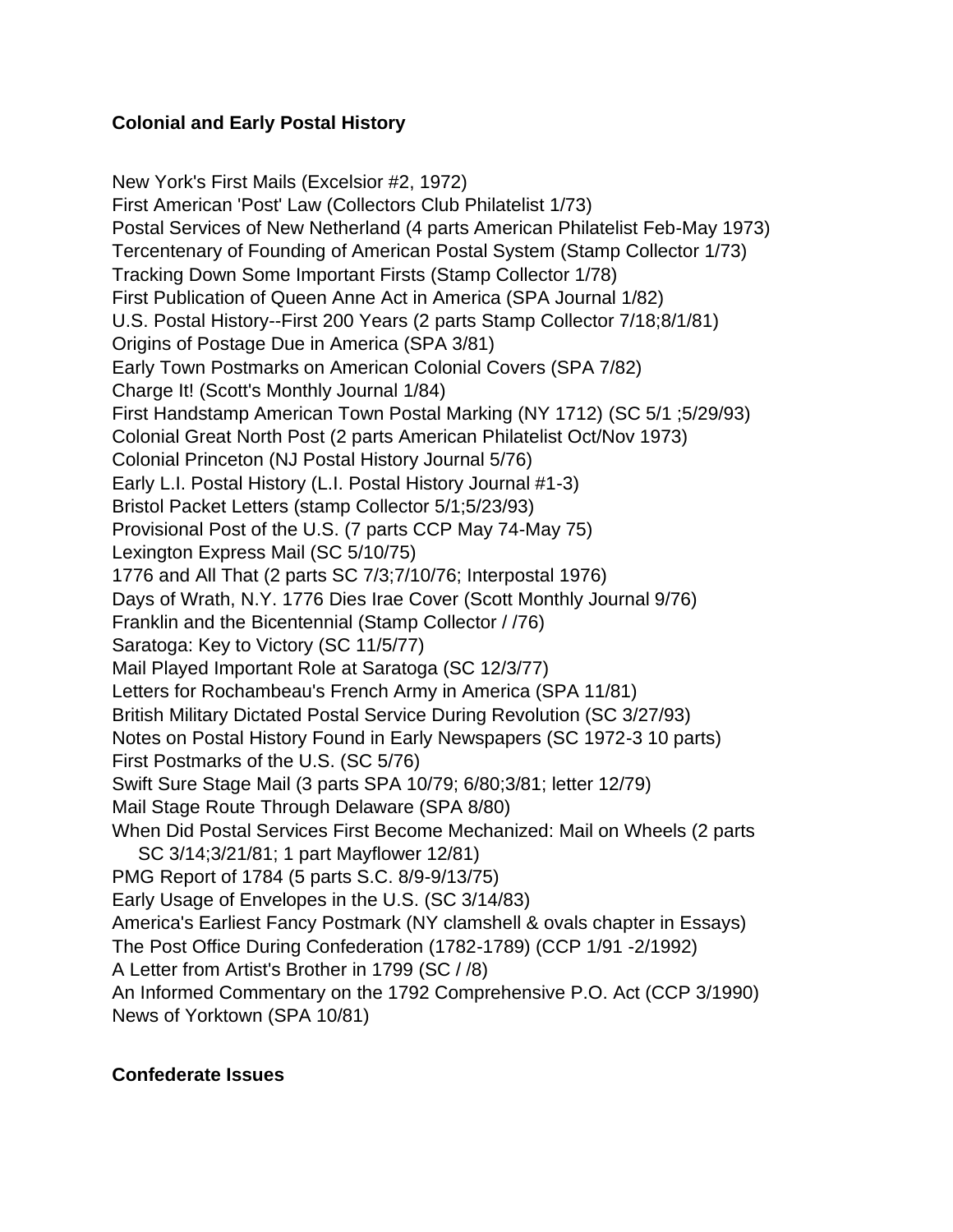First Confederate Stamp Auction (Stamp Wholesaler 12/16/83) Answers to Some Confederate Puzzles--White Tie Variety (SPA Journal 3/78) Comments on Shipments of Scott #6 (Confederate Philatelist 6/1983) Second Look at the Production of Confederate 2¢ Stamps (SC 6/18/84) Confederate Way Bills (Confederate Philatelist 1/1984) Confederate General Issue Color Change of 1862 (CCP 5/1987) New Look at Paterson's Confederate Printings (partial contribution Confederate Philatelist 12/1982; 3/1983) Using Philatelic Literature to Research a Confederate Cover (SC 11/26/1988) Perforated Stamps of the Confederacy: I Private Separations (SC 3/12/1984) II. Official Perforations (SC 5/28/84;7/16/8~ The 2c and 20c Green Confederate General Issues (Postal History and Plating – forthcoming book)

Successful Dealers Utilize Two Expertising Tricks (Stamp Wholesaler 11/2/84) A Reexamination of Some C.S.A. Essays (Confederate Philatelist 3/00)

### **Locals, Carriers, Independent Mails**

Collecting U.S. Locals (4 parts Stamp Collector 10/9-10/30/1976) Letter Carrier Service in New York (Chronicle 5 parts 11/73-11/74) Evolution of the American Carrier System (Linn's 9/12/83) Locals and Valentines (3 parts (SC 2/14-2/21/83;2/11/85) Philatelic Literature Incunabula and Locals and Carriers (CCP 3/93-3/94) Notes on Postal History in Early Newspapers (13 parts SC 1971-1/73;1990) Adams & Co. Independent Mail (Collectors Club Philatelist 5/90 issue) Adams & Co. Newark Office (see chapter in Essays above) Adams Express--Free for the Regiment (American Philatelist 1/73) Adams Express Leave NYC for Baltimore (Stamp Collector 5/1/76) Adams City Post and City Express Post (Postal History Journal June, Sep. 1992); (CCP Jan-Feb 1994) John Bouton's Posts (Chronicle 5/73) Baltimore Carrier: An 'Unsanctified Marriage' Forgery (Stamp Wholesaler 2/11/ff Brainard Independent Mail Companies (CCP 5/84) The Bigelow and Fiske & Co. Expresses (SC 5/18;5/25/91) Brooklyn City Post in 1850s (see Essays chapter above) Fake Colonial Penny Post (see Letter Carrier Service above in Chronicle) Commercial Dispatch Local (SC 4/28/1973) The Cholwell Locals (SC 7/16/84) Child & Co. Express (CCP 5/73) U.S. City Despatch--America1s First Gov't Postage Stamp (Linn's 5/14;5/21/84) Authenticating the T. Walter's Local (CCP 11/94) Dr. MitchelI and his Stamp Journals (Penny Post 4/96) Earle's Express (SC 1/10/81) Mystery Mail--Hanford Local Post (SC 8/29/83)(Cancellation Club News 3/00)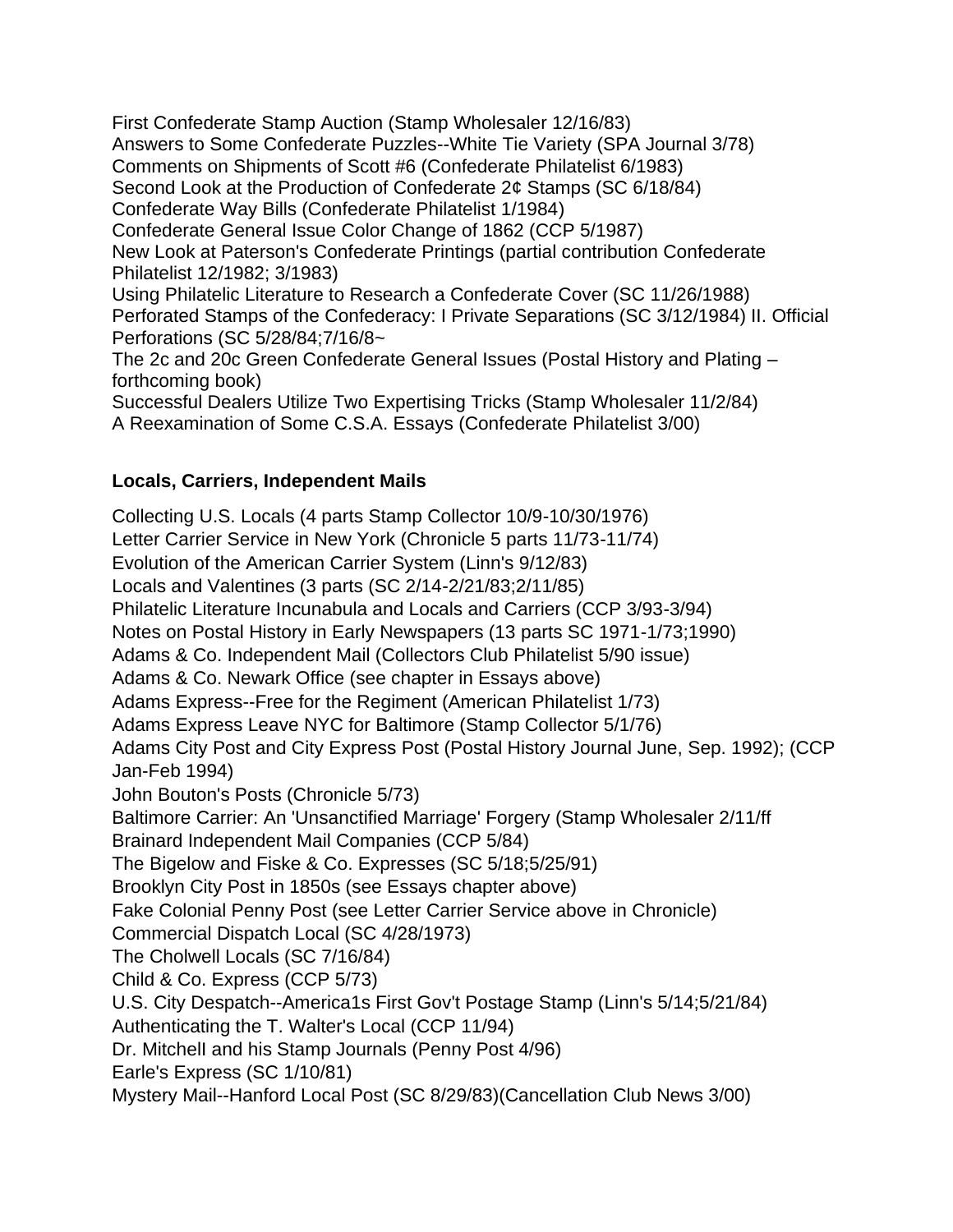Longley of Portland--A Family Express (SC 3/3/73) Libbey & Co.: A Rare Boston Local (SC 5/26/73) Manhattan Express Local (Collectors Club Philatelist 1/86) New York Penny Post (Stamp Collector 11/10;11/24/1973) Northern Liberties News Room Marking (Penny Post 1/93); (Chronicle 1/00) Beginning of Adhesive Postage in U.S. 1840-1847 Penny Post 10/95-196 Researching Locals and Carriers (Chronicle 3/ 00; ) Overton & Co. (see chapter in Essay above) The Pomeroy Labels (Stamp Collector 1/18;2/8;2/22/1992) Steamboat Carriers to New Brunswick (SC 2/7/83) The Lindsey Local (forthcoming) Stone's City Post (Stamp Collector 8/25/73) Interim Marking of Spaulding's Buffalo Local (SC 11/7/72) Swarts Local and the Diplomatic Pouch (Excelsior #1, 1971) Smith's City Express (Penny Post (Jan/94) Swarts Locals and the 1847 Issue (US Cancellation Club News Spring 1997) The Mearis Baltimore Local (forthcoming) The United States Express Company (NY Chapter Classics (2/10/98)

## **Major Book-length Studies:**

Postal History of Oregon (7 parts Stamp Collector Jan-Sep. 1974) Provisional Post of the United States (7 parts published; CCP May 74-May 75) 1847 Issue--Colors and Cancellations (CCP 5/86; 7/86; 9/86) The Post Office During Confederation (1782-9) (CCP 1/91 through 7/92) C3a--High Flyers (3 parts Stamp Show News;5 Parts S. C. 8/18;9/ ;10/13; 1 / 7 79; 1/31/83) Cunard at 150 (12 parts published SC 9/2-12/2/1989) Confederate General Issue 2¢ and 20¢ Greens (forthcoming book) Notes on Postal History Found in Early Newspapers (10 parts SC 1971-1/73;) Phila. Newspapers 1840-60 (SC 9/1;9/8;11/3;11/17; 12/8;12/22/1990) Philatelic Literature of the 1870s as Source (SC 8/3;8/10;8/31;9/7; 9 21/91 5 part series) Introduction to Philately (unpublished) Westward Ho! By Water Mail (Western Express 6/96 Beginning of Adhesive Postage in the U.S. (Penny Post 10/95

## **Inland Waterways**

Steamboats in the Fulton Era (see Essays chapter above) The 1825 PL&R Misdirection {CCP 11/86) Inland Waterways--Lake Erie, Ontario, Chautauqua, Finger Lakes {see Essays above Hudson, N.Y. Steamboat Marking (SPA 5/80) Norwich Steamboat Markings Observations (Conn. P.H. Journal / /1978)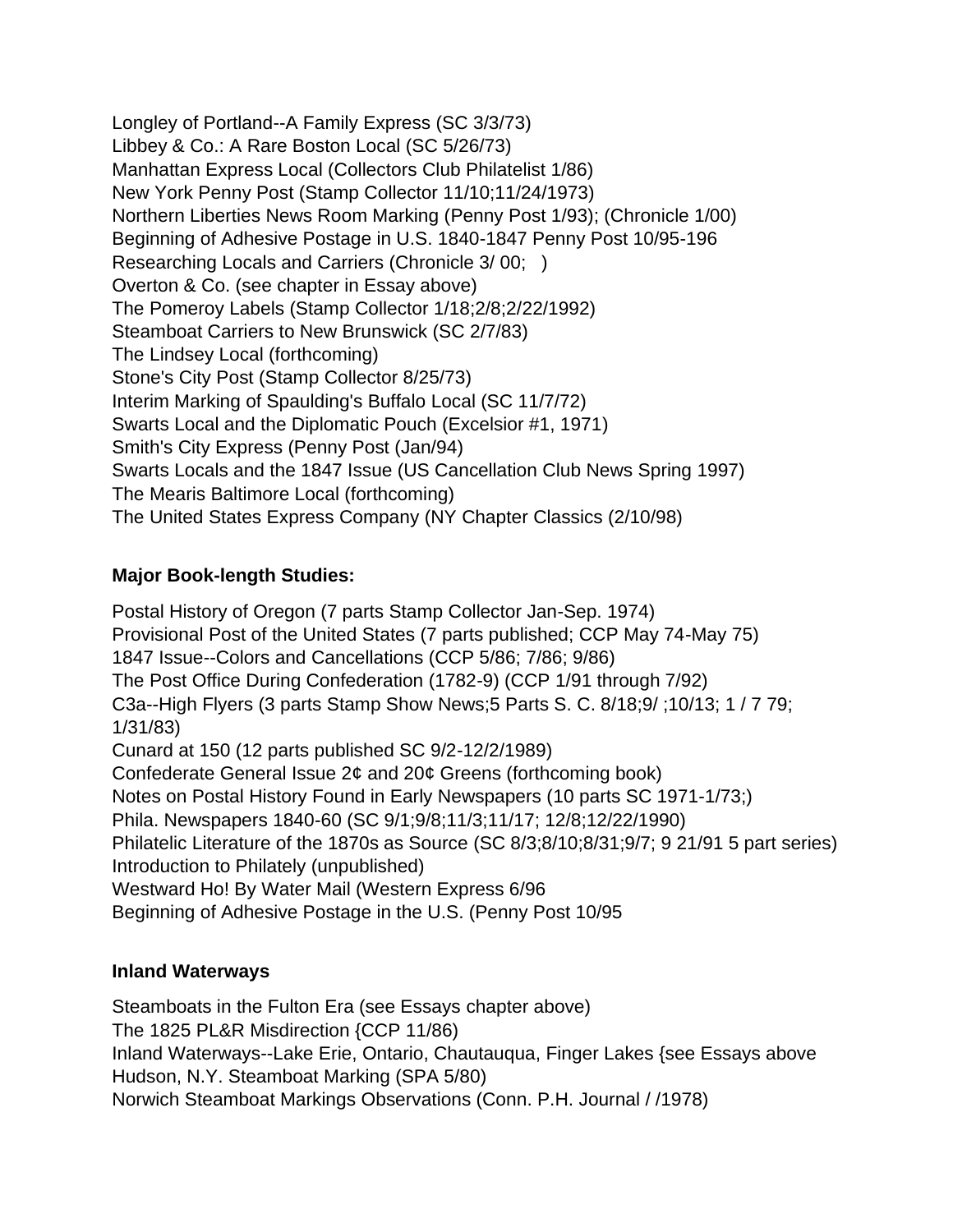First Presidential Yacht--the River Queen (SPA Journal 11/83) Early Steamboats That Carried the Mails (SC 3/18;3/25/89) Steamboat Carriers to New Brunswick {SC 2/7/83} Steamboat to Where? Is This a Rare Handstamp? (Stamp Wholesaler 9/9/83) U.S. Express Mail--Steamer Oregon Handstamps (2 pt. CCP 6{72; 9/72) Gold Rush Days--Erastus Corning on the San Joaquin (SC 1/1/94)

### **Ocean Waterways**

Pre-UPU Ship Letters (5 parts SC 4/7; 5/12; 6/2;7/28; 9/15/79) British Withdrawn Ship Letters SPA Journal 10/82) Philatelic Mystery Solved--Great Western Marking (CCP 9/78) The Sirius Covers (CCP 4/76) Transatlantic Steamers at 150 {SC 4/23;4/30/88) Cunard's Unicorn {SC 1/25/75} Cunard's 150th (SC 9/2-12/2/89) Cunarder in the American Service (Chronicle 2/82) Philadelphia Blues (SC 1/22/77) Retaliatory Rates (see Essays chapter above) New Granada and the Panama N.Y. Handstamp (see Essays chapter above) Whaling Covers From California (CCP 3/87) Rare Cover from Galway Line (SC 4/4/92) Depreciated Currency Covers: A Note on Peak Rates (SPA Journal 9/79) A 65c Rate Cover From India {see Juniors chapter above} Four-Way Black Jack Rarity (SC 7/15/85-) Research Can Explain Sicilian Connection (SW 5/20/83) Newburyport to Singapore: Cover with Surprises (SC 11/28/83; / /84) Case Study in PH Expertizing-FDC of Nicaragua Postal Route (CCP 3/86) Miro 90¢ Rate Cover (1869 Times 2/87; 5/87; 8/87) Matter of Weight: 'Phantom Rate BOM Cover to France' (SC 12/30/85) Stamps Missing in Action (SC 2/18; 3/4/89) 'Disaster Covers' Laconia Letters of 1917 Carried by Another Ship (SC 4/2 /89) Galway Line --First From Ireland (SC 4/4/92)

## **Studies of Specific Stamps**

Perot Stamps of Bermuda {SC 11/29/80-1/24/81); Skilling Banco Error(Scott Monthly 9/81);Spain's 2 Reale Error of Color (SC 5/2,9,23/1981; British Guiana 1¢ Magenta (Stamp Show News 5/80); Scinde Dawk (in progress) America's First Gov't Postage Stamp {Linn's 5/14-5 21/84) Discussion of Rosen's NY Provisional Article (Bureau Issues / / ) New Notes on the New York Provisional (CCP /94) Plating the Brattleboro (CCP 1/88;3/88;5/88;11/88)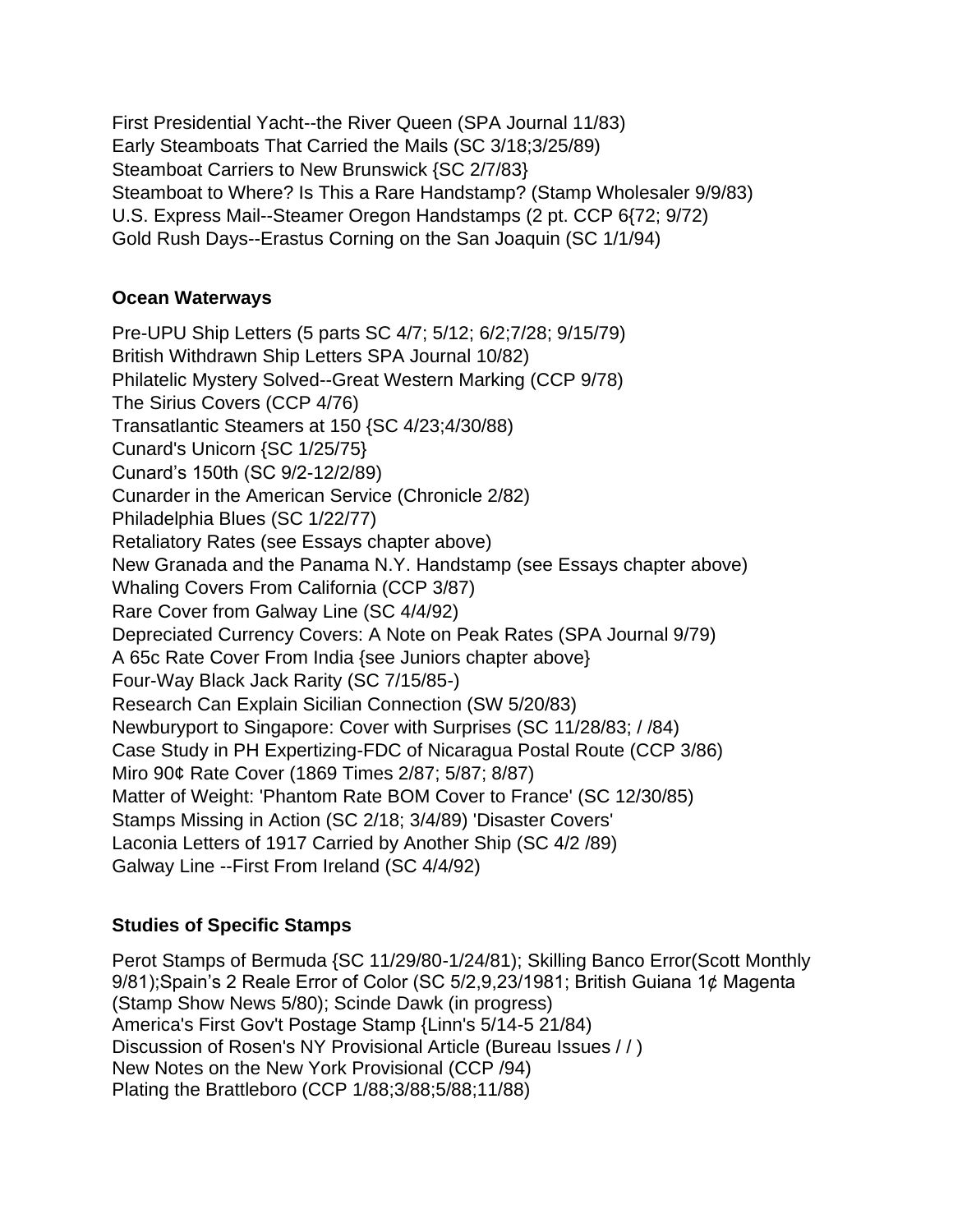Analysis of a 9X1 Cover (see Primer chapter above) Buchanan Provisional Frauds (SC 7/15/1989) New Route Marking for 9X1 (SPA 10/82) Statistics, Colors and Cancellations of 1847 Issue (CCP 5/86-9/86) 1847 Cross Border Covers (SC 9/16;9/30;10/7/85) Unlisted 5¢ orange 1847 (SC 10/19/91) An 1847 Cover to Think About (SC 10/18/80) Certifiably Genuine? Mobile 1847 Use (SC 12/6-12/13/82) An Expertizing Close Call (1847s) SC / /86) 1847 Cover Gamble, RR Agent Uses (SC 12/14/1991) The 1847 Issue--A Brief Synopsis (Chronicle 3/00) An 1851 1¢ Cover, 3 plates, Carrier + Transcontinental Use (SC / /86) Rare Use of Imperforate 1851 1¢ Type III (Chronicle 11/82) Newspaper Wrappers of 1851-60 (SC 12/3;12/10;12/17 84;5/20/85) Specific stamp Studies (cont.) Reference Works Don't Always Have Answers (l¢ 1851) (SM 11/4/85) Redefining the 3¢ 1851-60 Numbering System (SC 7/15;8/12/78) Plates and Imprints of 3¢ 1851-60 Issue (SC 11/28/78; CCP 5/87) Color Study of 3¢ 1851-60 Issue (SC 12/30/78) Plate 1E of U.S. 3¢ 1851 (SC 11/25/85) FDC of Scott #10 (Stamp Wholesaler 1/11/86; 1/25/86) Pair of U.S. #12 at Gibbons Rarity (SC 3/28/81) Quartered Stamp of the 1851 Issue (SC 5/78) First Separations (1857 issue) (CCP 3/87) What's in a Find (10¢ Green reperfed) (SM 2/24/84) What's That Stamp? What's That Cover? (#65s) (see Juniors chapter above) Reexamining Black Jack Production Statistics & Implications (SC 5/16; 6/6; 6/27; 7/11; 7/25/87) Black Jack 'Preston Shift' Plating (CCP 1/8 ; 5/87; 11/86) Atherton shift (CCP 5/87) Four Way Black Jack Rarity (SC 7/16/85) Case Study in PH Expertizing (BJ on Nicaragua Route) (CCP 3/86) Cumberland, Me. Blackjack Forgery (SC 1/24/87) Sophisticated Collectors Seek the Unusual (SC 8/5/ 89) Background Information on the 24¢ 1861 Colors (NY Classics Research 1994) Some Notes on the I¢ 1861 Issue (NY Classics Research Group 1996) A New Look at Quantities of the 1869s (1869 Times Sept. 1989 Nov. 1969) 15¢ Type I Printing of 1869 (Chronicle 2/85) 1869 Overseas Distribution (1869 Times 2/87;5/87;8/87) 30¢ 1869 Cracked Plate Implications (Philatelic Foundation Bulletin 1/85) 90¢ 1869 Salmagundi (CCP 5/87) The Imperforate 24¢ 1869 Invert; Plating the 24¢ (CCP 11/89) 1869 Bisects of Clove, N.J. (Chronicle 8/76) The 1861 Special Printings: A Philatelic Key (Chronicle 2/99) The National Banknote Issues (CCP 9/89) Banknotes Salmagundi (CCP 3/89)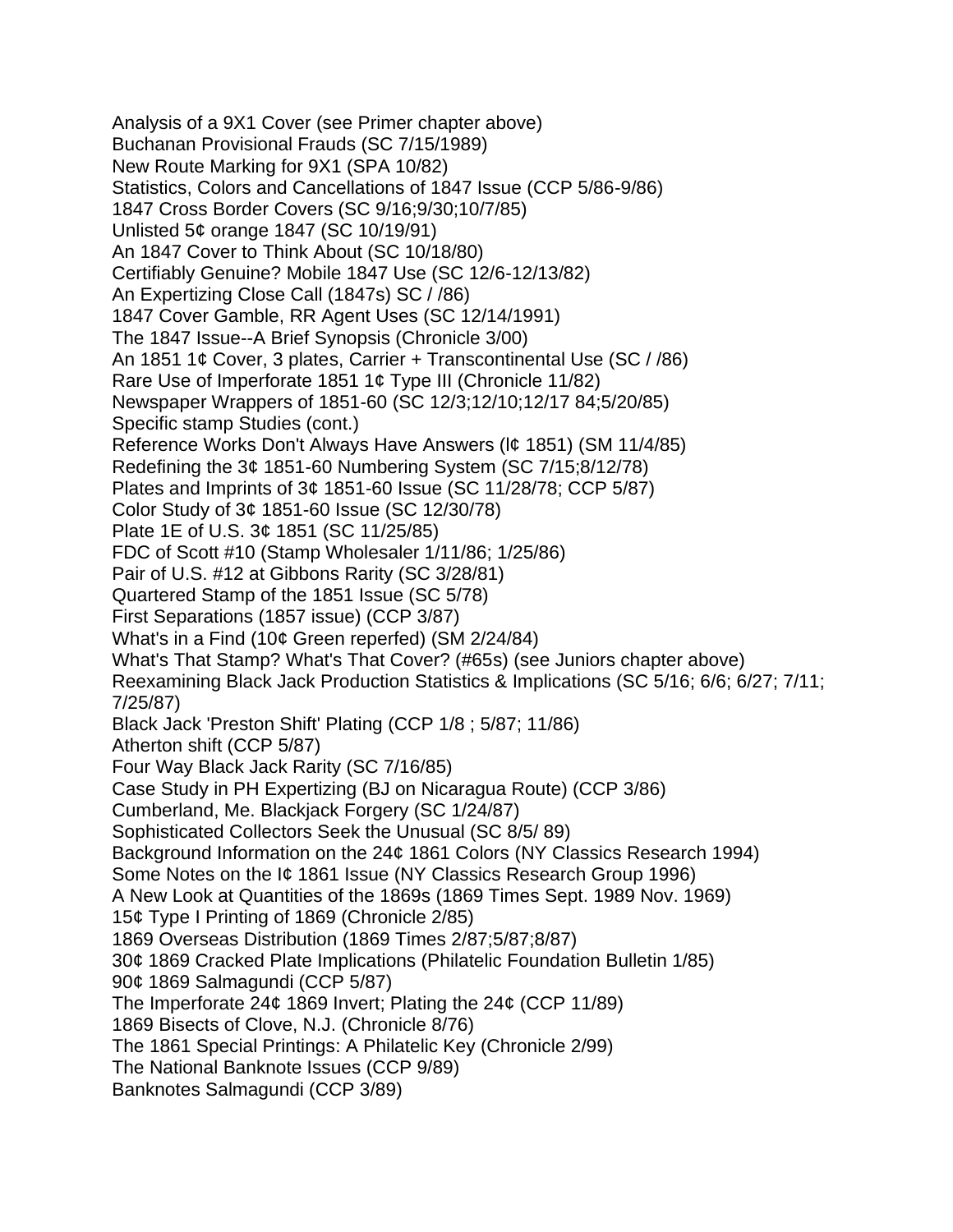Ugly Duckling or Rare Swan? 24¢ Banknote (SC 7/18/83) Merits of the Color Encyclopaedia (CCP 5/82; 3/83) Secret Markings on 30¢ Banknotes (SC 5/13;6/3;6/17/1989) First Bureau Issues-Checking Sources (Se / /93) ;5/21/94 ;7/919 4 Washington franklin Experiments (Se 8/20,9/3;10/8/94; 7/1/95 6 parts High Flyers-C3a (3 parts Stamp Show News;5 parts SC 8/18;9/ ;10/13;11/17;79; 1/31/83 Major U.S. Postal History Item Appears (1890 Sample stamps) (SC 3/10/90) Chatauqua Rural America Stamp (2 parts SC 11/74) Come - Tarry in Tarrytown (Tarrytown commemorative) (SC 9/74) Steamboat booklets: Are Vessels and Names Correct? (SC 3/18;3/25/89)

### **Studies of Postal Markings**

Unpaid 5¢ and 10¢ Rate Handstamps of NYC (see Essays chapter above) Angled Paid Circle of NY (SC 12/23/1972) America's Earliest Fancy Postmark (see above) Law Magazine Covers (SC 3/ /75) Mourning Band Salmagundi (SC 2/14/81) Impossible Dates Salmagundi (CCP 5/87) Niagara to NY Handstamps: Two Cross-border Rarities (SC 2/14/81) The New York Hotel Handstamps (SC 3/16/91) Via USA: A Rare Postal Marking (SC 11/29/86) SF News Letter Covers (SC 8/30;9/13;9/27/1986) Man of Mystery (Stamp Wholesaler) 11/18/83) Territorial or Non-territorial Use? (Stamp Wholesaler 8/12/83) Stampless County Postal Markings of NY (Postal History Journal 6/91;10/9£;92) Flag Cancels of L.I. (L.I. Postal History Journal #4,5,7) Cannot Be Forwarded-Rare New Orleans Mark on #65 (SC 12/9/85) New Early Marking for the Ogdensburg RR (Chronicle 8/77) Postage Stamps Missing in Acti0n (SC 2/18;3/4/1989) Miro 90¢ Cover (1869 Times 638-42 (1987) So-called Linden Masonics (SC 2/14/87) Newburyport Postmaster Moulton's Killers (CCP 3/84) Analysis of 3 Waterbury Killers--Reply to Dr. Jackson (CCP 3/80) What's That at Left? Powers Bank Handstamp (SC 2/25/85) U.S./Canada--Postal Operations Abroad (NY Classics Research Group 4/92) Authenticating the Binghamton Herringbone Killers (Chronicle L/OO) A Commentary on the Hockanum 'Fox' Killers (CC News Spring 1999)

## **Studies of Postal Practices**

English Restoration Post with Reference to Lincolnshire (CCP Jan. 1987) Origins of Postage Due in America (SPA Journal 3/81)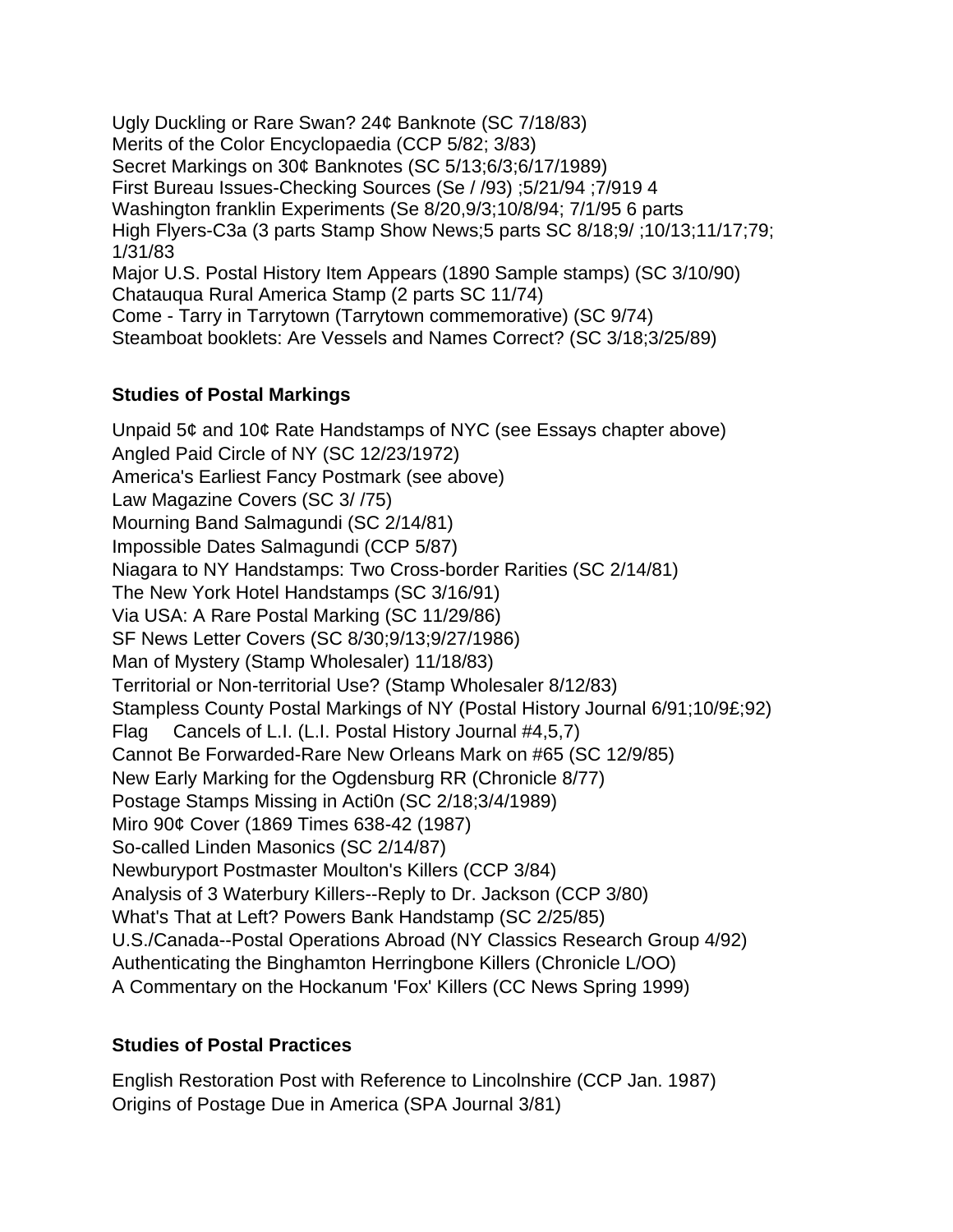Mail on Wheels--Mechanization of Post office (2 parts SC 3/14;3/21/81) Use of Envelopes (SC 3/14/83) Charge It! (Scott's Monthly Journal 1/84)

Cross Border Mail: Great North Post (Am. Philatelist Oct/Nov 1973); Steamboat Carriers to New Brunswick (SC 2/7/83); Cross-border covers (SC 9/16;9/30;10/7/85); Niagara handstamps (SC2/14/81); Unusual covers and U.S. offices abroad(2 talks to Classics Society 1982-3}

Uncle Sam's Charge Account System (SPA Journal 7/1978)

Study of Way Markings: Advertised Letters, Registry Forerunners, Early American Forwarders, Postal Rates as Source of Revenue in 1812, Covers Legally Used without Stamps, Charge Account System (see Essay chapters)

Way Markings 1782-1811 (4 parts SC 6/7/82;6/21;7/5;7/19/82)

USPS and Modern Postal History (see chapter Juniors)

Origin of Drop Letter Charges (3 parts SPA Journal Jan-Mar 1977)

Rated on Receipt (SC 3/15/82)

Privilege Denied! Free Franks Didn't Always Count (SC 7/4/81)

U.S. Express Mail--Steamer Oregon Handstamps (2 parts CCP 6/72;9/72)

Year-dated Postmarks of NY State (Chronicle 5/83-2/84)

County Postal Markings of NY State (Postal History Journal

Flag Cancels of L.I. (L.I. Postal History Journal #4,5,7)

Growing Battle over the Mail Service (SC 10/7/1978)

Evolution of American Carrier System (Linn's 9/12/83)

Letter Carrier Service in NY (5 parts Chronicle 11/73-11/74)

1847 Postal Practices: PM Robert Morris Revisited (CCP 7/84-9/84)

Getting Stamps to the P.O. pre-Civil War (SC 8/6/84;9/10/84)

Buried Treasure--Newspaper Wrapper Handling 1851-60 (SC 12/3;12/10;12/17/84 and 5/20/85).

Dead Letters (SC 10/3; 10/23/93)

# **Philatelic Literature**

Philatelic Literature from a Reviewer's Viewpoint (SC 6/15/91) Philatelic Notes Found in Old Phila. Newspapers 1842-60 (SC 9/1;9/8;11/3; 11/17;12/8; 12/22/1990) Philatelic Literature of the 1870s as Sources (5 parts SC 8/3;8/10;8/31; 9/7; 9/21/1991) Auction Catalogs are Good Resources (SC 6/16/90) Some Secondary Works (SC 9/30/1978) Basic Philatelic Library (SC 1/2/93) Philatelic Incunabula Use for Locals & Carriers (CCP 3/9 }/94 (6 Parts) Merits of Color Encyclopaedia (CCP 5/82;3/83; SC 9/7/81;1/3/83)

## **Miscellaneous**